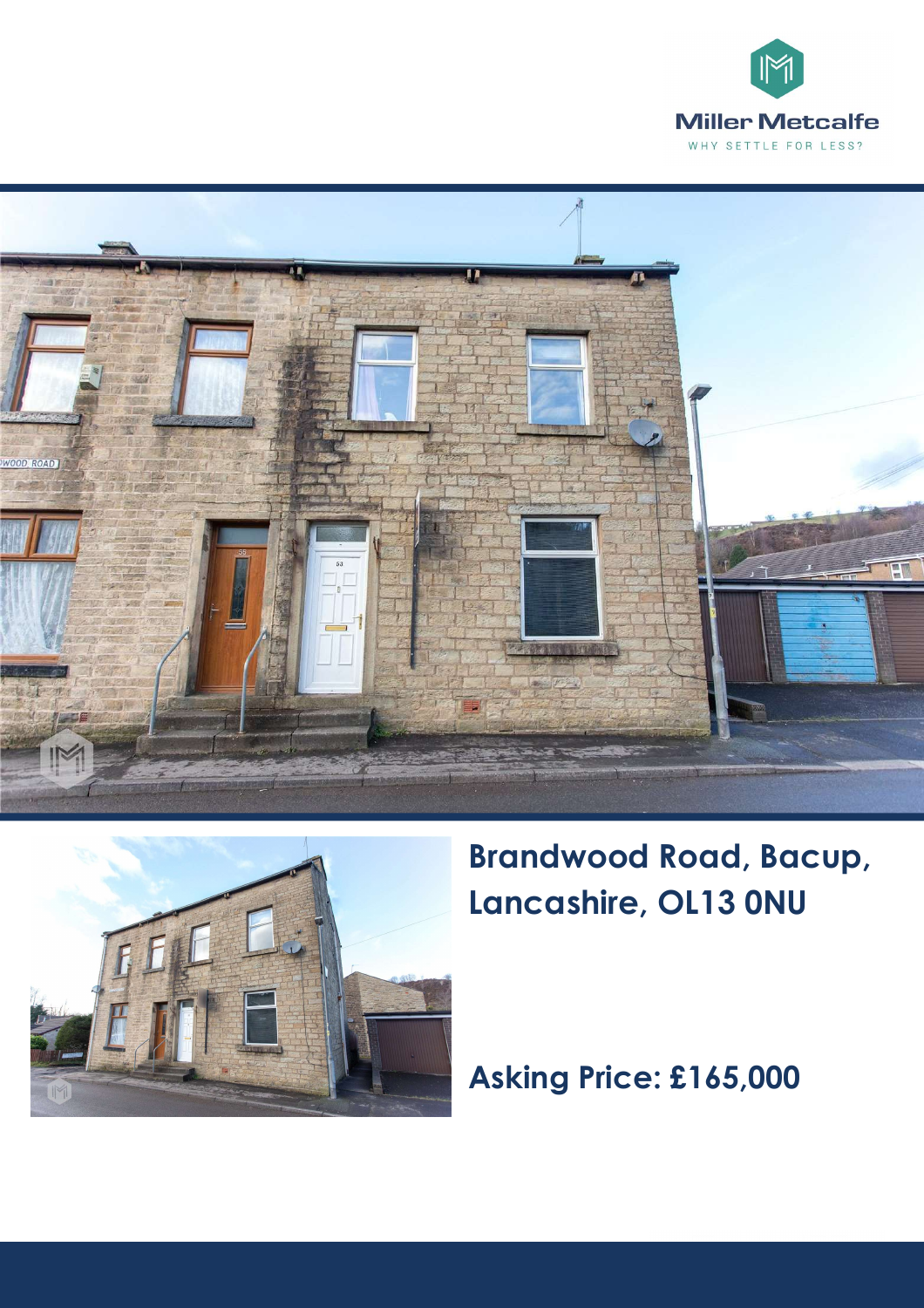\*\* NO CHAIN \*\* INTERNAL PHOTOS COMING SOON \*\* Substantial four bedroom semidetached property offered for sale with no onward chain. The light and spacious accommodation briefly comprises of entrance hall, living room, dining room, fully fitted kitchen, three first floor bedrooms and the bathroom. The location is highly desirable, within easy access to <sup>a</sup> range of amenities including popular schools and Rawtenstall Town Centre with shops, restaurants and great transport links. The motorway network is also within <sup>a</sup> short commute. Externally there is <sup>a</sup> private enclosed yard to the rear. Further benefits include gas central heating and double glazing throughout. Viewing comes highly recommended to fully appreciate the accommodation on offer.